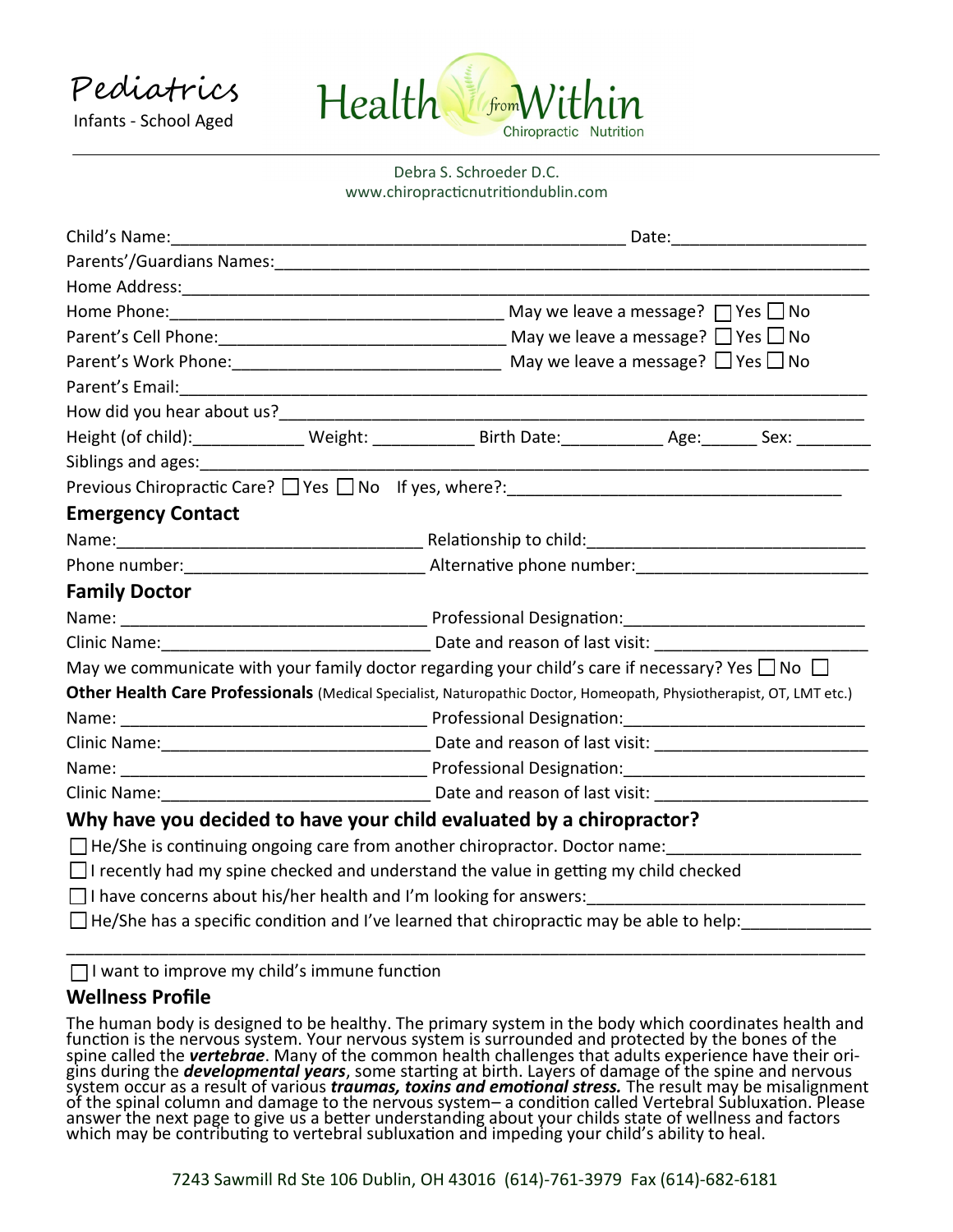# **What signals has your child's body been communicating?**

| <b>CURRENT</b><br>$\mathbf{I}$<br>П<br>$\mathsf{L}$<br>H<br>П<br>П<br>$\Box$<br>$\Box$                                                                                                                                                                                                  | PREVIOUS<br>$\Box$ Asthma<br>$\Box$ Respiratory Tract Infections<br>$\Box$ Sinus Problems<br>$\Box$ Ear Infections<br>$\Box$ Tonsillitis<br>$\Box$ Strep Throat<br>Frequent Colds/Croup<br>Recurrent Fevers/Illness<br>$\Box$ Eczema<br>$\Box$ Rashes<br>$\Box$ Allergies<br>$\Box$ Food Sensitivities<br>$\Box$ Digestive Problems | <b>CURRENT</b><br>$\Box$<br>$\Box$<br>□<br>□<br>$\Box$<br>$\Box$<br>$\Box$<br>$\Box$<br>□<br>$\Box$<br>$\Box$<br>$\Box$<br>П | PREVIOUS<br>$\Box$ Frequent Diarrhea<br>$\Box$ Constipation<br>$\Box$ Flatulence<br>Headaches/Migraines<br>□ Neck Pain<br>□ Torticollis/Head Tilt<br>□ Trouble Feeding on One Side<br>□ Back Pain<br>Growing Pains<br>$\Box$ Scoliosis<br>Red, Swollen, Painful Joint<br>$\Box$ Colic<br>$\overline{\Box}$ Frequent Crying Spells |  | <b>CURRENT</b><br>$\Box$<br>$\Box$<br>□<br>$\Box$<br>$\Box$<br>$\Box$<br>$\Box$<br>$\Box$<br>$\Box$<br>$\Box$<br>$\Box$<br>$\Box$<br>$\Box$ | PREVIOUS<br>$\Box$ Failure to Thrive/Slow Weight Gain<br>□ Slow or Absent Reflexes<br>□ Asymmetrical Crawling or Gait<br>$\Box$ Weight Challenges<br>$\Box$ Bed Wetting<br>□ Sleep Problems<br>□ Night Terrors<br>□ Tip Toe Walking<br>Sensory Processing Issues<br>$\Box$ Seizures<br>□ Tremors/Shaking<br>$\Box$ ADD/ADHD<br>□ Autism/PPD |
|-----------------------------------------------------------------------------------------------------------------------------------------------------------------------------------------------------------------------------------------------------------------------------------------|-------------------------------------------------------------------------------------------------------------------------------------------------------------------------------------------------------------------------------------------------------------------------------------------------------------------------------------|------------------------------------------------------------------------------------------------------------------------------|-----------------------------------------------------------------------------------------------------------------------------------------------------------------------------------------------------------------------------------------------------------------------------------------------------------------------------------|--|---------------------------------------------------------------------------------------------------------------------------------------------|---------------------------------------------------------------------------------------------------------------------------------------------------------------------------------------------------------------------------------------------------------------------------------------------------------------------------------------------|
|                                                                                                                                                                                                                                                                                         | Do you have a specific concern that brings you in?                                                                                                                                                                                                                                                                                  |                                                                                                                              |                                                                                                                                                                                                                                                                                                                                   |  |                                                                                                                                             |                                                                                                                                                                                                                                                                                                                                             |
|                                                                                                                                                                                                                                                                                         | □ No, I would like my child's nervous system assessed to achieve optimal health and functioning                                                                                                                                                                                                                                     |                                                                                                                              |                                                                                                                                                                                                                                                                                                                                   |  |                                                                                                                                             |                                                                                                                                                                                                                                                                                                                                             |
|                                                                                                                                                                                                                                                                                         | If yes, please answer the following questions:                                                                                                                                                                                                                                                                                      |                                                                                                                              |                                                                                                                                                                                                                                                                                                                                   |  |                                                                                                                                             |                                                                                                                                                                                                                                                                                                                                             |
| the same?________________________Suddenly or gradually?__________________________Have you seen other health professionals regarding this                                                                                                                                                |                                                                                                                                                                                                                                                                                                                                     |                                                                                                                              |                                                                                                                                                                                                                                                                                                                                   |  |                                                                                                                                             |                                                                                                                                                                                                                                                                                                                                             |
|                                                                                                                                                                                                                                                                                         |                                                                                                                                                                                                                                                                                                                                     |                                                                                                                              |                                                                                                                                                                                                                                                                                                                                   |  |                                                                                                                                             |                                                                                                                                                                                                                                                                                                                                             |
|                                                                                                                                                                                                                                                                                         | Has your child taken any medication for this complaint?                                                                                                                                                                                                                                                                             |                                                                                                                              | $\square$ No                                                                                                                                                                                                                                                                                                                      |  |                                                                                                                                             |                                                                                                                                                                                                                                                                                                                                             |
|                                                                                                                                                                                                                                                                                         | Has your child ever experienced this complaint before?                                                                                                                                                                                                                                                                              |                                                                                                                              |                                                                                                                                                                                                                                                                                                                                   |  |                                                                                                                                             |                                                                                                                                                                                                                                                                                                                                             |
| Has your child received any treatment for this episode?                                                                                                                                                                                                                                 |                                                                                                                                                                                                                                                                                                                                     |                                                                                                                              |                                                                                                                                                                                                                                                                                                                                   |  |                                                                                                                                             |                                                                                                                                                                                                                                                                                                                                             |
|                                                                                                                                                                                                                                                                                         | Has your child had x-rays in relation to the current complaint?                                                                                                                                                                                                                                                                     |                                                                                                                              |                                                                                                                                                                                                                                                                                                                                   |  |                                                                                                                                             |                                                                                                                                                                                                                                                                                                                                             |
|                                                                                                                                                                                                                                                                                         | Has your child had any blood work done for the current complaint? $\Box$ No                                                                                                                                                                                                                                                         |                                                                                                                              |                                                                                                                                                                                                                                                                                                                                   |  |                                                                                                                                             |                                                                                                                                                                                                                                                                                                                                             |
| <b>Prenatal Profile</b><br>$\Box$ Prenatal history unknown $\Box$ Birth history unknown<br>$\Box$ Adopted<br>If so, which ones and how often? (include OTC):<br>Exposure to drugs, alcohol, cigarettes or second hand smoke during pregnancy: $\Box$ No $\Box$ Yes (brief description): |                                                                                                                                                                                                                                                                                                                                     |                                                                                                                              |                                                                                                                                                                                                                                                                                                                                   |  |                                                                                                                                             |                                                                                                                                                                                                                                                                                                                                             |
|                                                                                                                                                                                                                                                                                         | <b>Birth Experience</b>                                                                                                                                                                                                                                                                                                             |                                                                                                                              |                                                                                                                                                                                                                                                                                                                                   |  |                                                                                                                                             |                                                                                                                                                                                                                                                                                                                                             |
|                                                                                                                                                                                                                                                                                         | Location of Birth: 0 Home 0 Hospital 0 Birthing Center 0 Other: 0 11 Mars 2014 10:00 10:00 10:00 10:00 10:00 1                                                                                                                                                                                                                      |                                                                                                                              |                                                                                                                                                                                                                                                                                                                                   |  |                                                                                                                                             |                                                                                                                                                                                                                                                                                                                                             |
|                                                                                                                                                                                                                                                                                         |                                                                                                                                                                                                                                                                                                                                     |                                                                                                                              |                                                                                                                                                                                                                                                                                                                                   |  |                                                                                                                                             |                                                                                                                                                                                                                                                                                                                                             |
|                                                                                                                                                                                                                                                                                         |                                                                                                                                                                                                                                                                                                                                     |                                                                                                                              |                                                                                                                                                                                                                                                                                                                                   |  |                                                                                                                                             |                                                                                                                                                                                                                                                                                                                                             |
| Was Pitocin used to induce/speed up labor? $\Box$ No $\Box$ Yes                                                                                                                                                                                                                         |                                                                                                                                                                                                                                                                                                                                     |                                                                                                                              |                                                                                                                                                                                                                                                                                                                                   |  |                                                                                                                                             |                                                                                                                                                                                                                                                                                                                                             |
|                                                                                                                                                                                                                                                                                         | Were your membranes ruptured by a medical professional? $\Box$ No $\Box$ Yes                                                                                                                                                                                                                                                        |                                                                                                                              |                                                                                                                                                                                                                                                                                                                                   |  |                                                                                                                                             |                                                                                                                                                                                                                                                                                                                                             |
| Cont. on next page<br>TO 12 Council Dd Cto 106 Dublin, OLL 42016, IC14) 761, 2070, Fou (614) 602, 6101                                                                                                                                                                                  |                                                                                                                                                                                                                                                                                                                                     |                                                                                                                              |                                                                                                                                                                                                                                                                                                                                   |  |                                                                                                                                             |                                                                                                                                                                                                                                                                                                                                             |

7243 Sawmill Rd Ste 106 Dublin, OH 43016 (614)-761-3979 Fax (614)-682-6181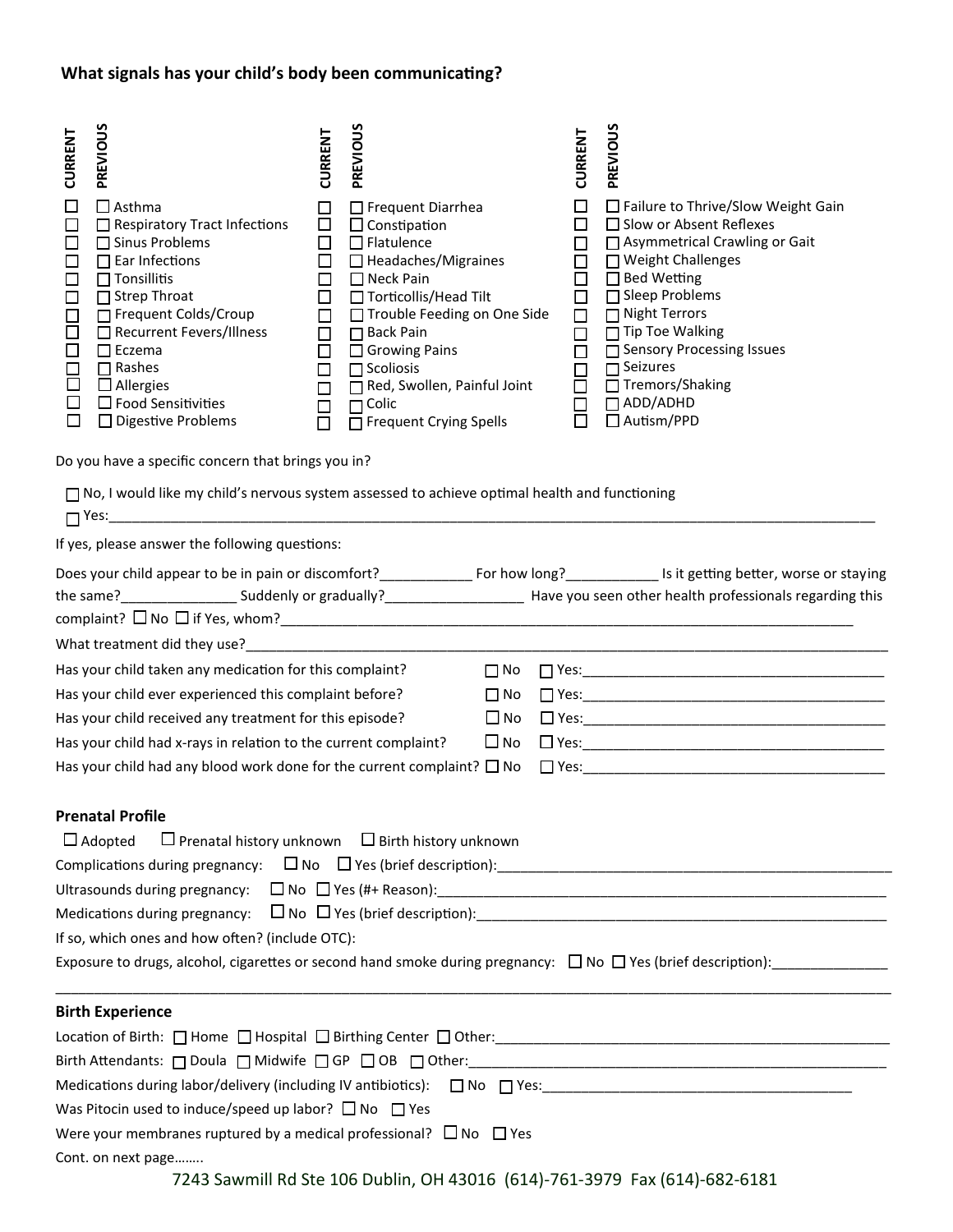| Was your child at anytime during your pregnancy in a constrained position? $\Box$ No $\Box$ Yes $\Box$ Unsure                                                            |                                                                                           |
|--------------------------------------------------------------------------------------------------------------------------------------------------------------------------|-------------------------------------------------------------------------------------------|
| If yes, please describe: $\Box$ Breech $\Box$ Transverse $\Box$ Face/Brow presentation                                                                                   |                                                                                           |
|                                                                                                                                                                          |                                                                                           |
| If it was vaginal, was the baby presented : $\Box$ Head $\Box$ Face $\Box$ Breech                                                                                        |                                                                                           |
| Were any of the following interventions used? $\Box$ Forceps $\Box$ Vacuum Extraction $\Box$ Other                                                                       |                                                                                           |
|                                                                                                                                                                          |                                                                                           |
| How long was the labor from the first regular contractions to the birth?                                                                                                 | hours.                                                                                    |
| How long was the second stage (the pushing phase) of labor? _____________________ hours.                                                                                 |                                                                                           |
| Was the baby born with any purple markings/bruising on their face or head? $\Box$ No $\Box$ Yes                                                                          |                                                                                           |
| Any concerts about misshapen head at birth? $\Box$ No $\Box$ Yes                                                                                                         |                                                                                           |
| <b>Post Natal &amp; Infant History</b>                                                                                                                                   |                                                                                           |
|                                                                                                                                                                          |                                                                                           |
| If known, APGAR scores at: 1 minute: //10 5 minutes: //10 //10 //10                                                                                                      |                                                                                           |
| Was the baby ever administered to the NICU? $\Box$ No $\Box$ Yes How long and why?<br>Was the baby ever administered to the NICU? $\Box$ No $\Box$ Yes How long and why? |                                                                                           |
| Was any medication given to the child at birth? $\Box$ No $\Box$ Yes $\Box$ Unsure                                                                                       |                                                                                           |
|                                                                                                                                                                          |                                                                                           |
| Was your child exclusively breastfed? $\Box$ No $\Box$ Yes Months: _________________                                                                                     |                                                                                           |
| Was your child breastfed + formula fed? $\Box$ No $\Box$ Yes Months: _____________                                                                                       |                                                                                           |
| Did your child show any sensitivities to formula (reflux, eczema, arching back, gas, change in stool, colic)? $\Box$ No $\Box$ Yes                                       |                                                                                           |
| What age did you introduce solid foods to your child? __________________ months                                                                                          |                                                                                           |
|                                                                                                                                                                          |                                                                                           |
| Did you introduce cereal or grains within your child's first year? $\Box$ No $\Box$ Yes                                                                                  |                                                                                           |
| Did your child spend a lot of time in any baby devices (bouncy seats, swings, bumbos, car seats, etc)? $\Box$ No $\Box$ Yes                                              |                                                                                           |
| <b>Physical Traumas</b>                                                                                                                                                  |                                                                                           |
| Has your child ever fallen from any high places?                                                                                                                         |                                                                                           |
| Has your child ever been involved in a motor vehicle accident?                                                                                                           |                                                                                           |
| Has your child been seen on an emergency basis?                                                                                                                          |                                                                                           |
| Has your child broken any bones?                                                                                                                                         |                                                                                           |
| Has your child had any previous hospitalizations?                                                                                                                        |                                                                                           |
| Has your child had any previous surgeries?                                                                                                                               |                                                                                           |
| Does your child use a tablet, computer or video game?                                                                                                                    | $\Box$ Never $\Box$ Rarely $\Box$ Daily $\Box$ Several hrs/day                            |
| Does your child watch TV?                                                                                                                                                | $\Box$ Never $\Box$ Rarely $\Box$ Daily $\Box$ Several hrs/day                            |
| Does your child exercise?                                                                                                                                                | $\Box$ No<br>$\Box$ Daily<br>$\Box$ Weekly $\Box$ Seasonally                              |
| Does your child play contact sports?                                                                                                                                     | $\Box$ No<br>$\square$ Daily<br>$\Box$ Weekly $\Box$ Seasonally                           |
| Does your child sleep on their                                                                                                                                           | $\Box$ Belly<br>$\Box$ Sides (both, right, left)<br>$\square$ Back                        |
| Does your child carry a back pack?                                                                                                                                       | $\square$ No<br>$\Box$ Yes                                                                |
| Does it weight less than 15% of their body weight?                                                                                                                       | $\square$ No<br>$\Box$ Yes                                                                |
| Do they wear their back pack on 2 shoulders?                                                                                                                             | $\square$ No<br>$\Box$ Yes                                                                |
| Does your child show excessive or uneven shoe wearing out?                                                                                                               | $\Box$ Yes<br>$\Box$ No                                                                   |
| Does your child wear custom orthotics?                                                                                                                                   | $\Box$ No<br>Yes, For what purpose?<br>Same Lines and Management Press, For what purpose? |
|                                                                                                                                                                          |                                                                                           |